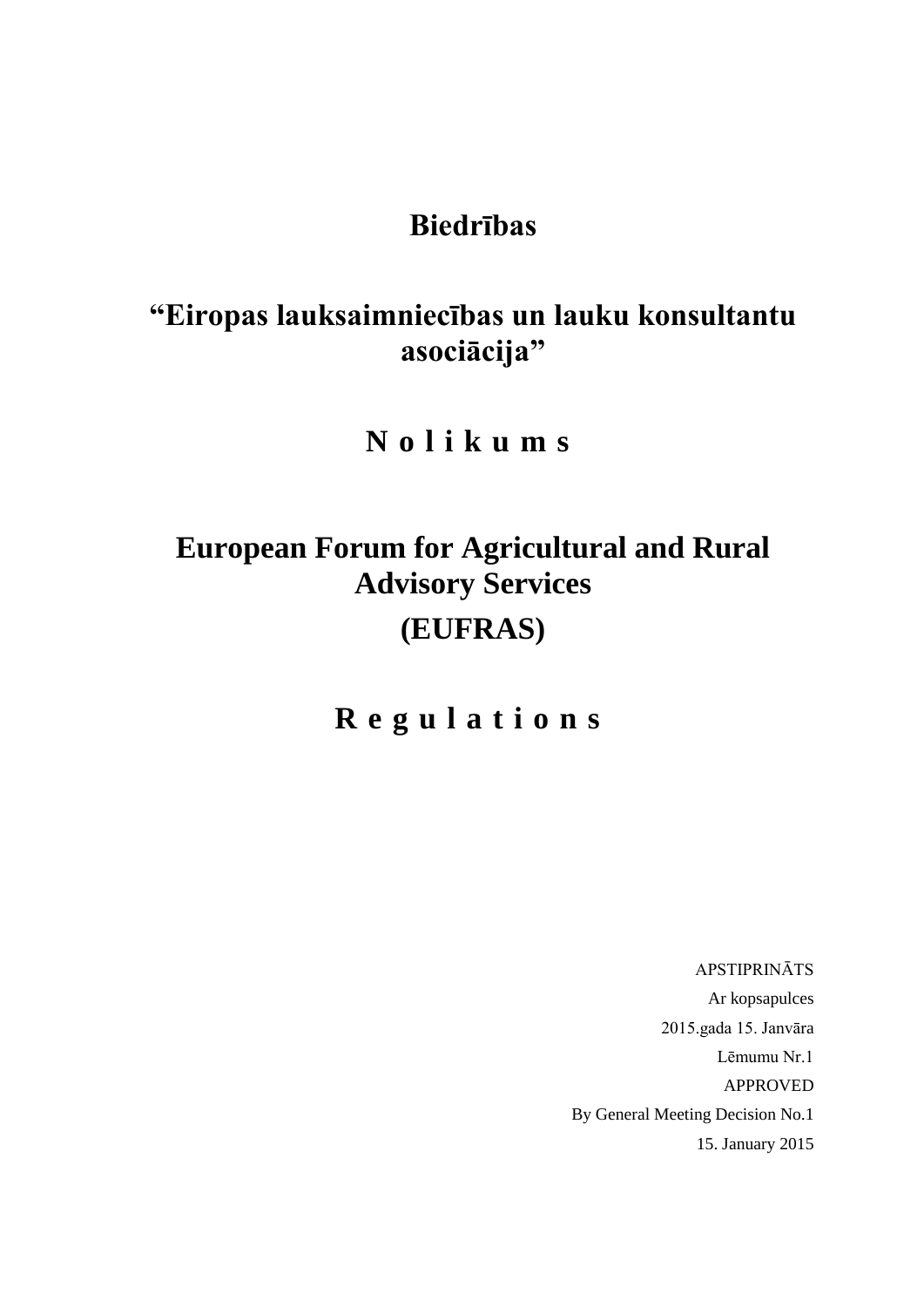## **1.nodaļa. Vispārējie noteikumi**

1.1. Nolikuma uzdevums ir noteikt:

1.1.1. Biedrības darba organizācijas vadlīnijas;

1.1.2. Biedrības darba grupu izveidošanas kārtību;

1.1.3. Biedru naudas apmērus un kategorijas.

1.2. Biedrības biedriem šis Nolikums ir tikpat saistošs kā Statūti.

## **2.nodaļa. Biedru tiesības un pienākumi**

#### **2.1. Biedrības Statūti nosaka Biedru tiesības un pienākumus.**

2.2. Papildus Statūtos noteiktajiem, Biedriem ir sekojoši pienākumi:

2.2.1. gada sākumā līdz attiecīgā gada 1. martam atsūtīt Biedrības sekretariātam informāciju par lauksaimniecības un lauku attīstības konsultantu skaitu attiecīgajā pārskata gadā;

2.2.2. ne vēlāk kā divas nedēļas pirms izsludinātās Biedru kopsapulces rakstveidā iesniegt priekšlikumus par kopsapulces darba kārtību, ja tādi radušies.

### **3.nodaļa. Izpildinstitūcija**

#### **3.1. Biedrības izpildinstitūcija ir valde, kas sastāv no pieciem valdes locekļiem.**

3.2. Valde ir tiesīga sasaukt Valdes sēdi telefonkonferences formā, kurā drīkst pieņemt lēmumus par:

3.2.1. jaunu Biedru uzņemšanu Biedrībā;

3.2.2. darba grupu izveidi un apstiprināšanu;

3.2.3. administratīviem jautājumiem saistībā ar grāmatvedību, finansēm un auditoru;

## **Chapter 1. General rules**

1.1. Regulations task is to define:

- 1.1.1. Societies` work organization guidelines;
- 1.1.2. Establishment order of Societies working groups;
- 1.1.3. Membership fee amounts and categories.

1.2. For the Members of Society these Regulations are as binding as the Statutes.

## **Chapter 2. Rights and Duties of Members**

#### **2.1. Statutes of the Society determine the rights and duties of members.**

2.2. In addition to the Statutes of Society, members have the following duties:

2.2.1. at the beginning of the year until the  $1<sup>th</sup>$ of March to send a statement to the Secretariat of the Society about the number of agriculture and rural development consultants in the relevant accounting year;

2.2.2. not later than two weeks before the announced general meeting to submit written proposals to the general meeting agenda, if any occurred.

## **Chapter 3. Executive Body**

#### **3.1. Executive body of the Society is the Board consisting of five Board Members.**

3.2. The Board may convene a meeting of the Board in the form of telephone conference, in which the decisions can be taken about:

3.2.1. admission of new members;

3.2.2. establishment of working groups and their approval;

3.2.3. administrative issues related to accounting, finance and audit;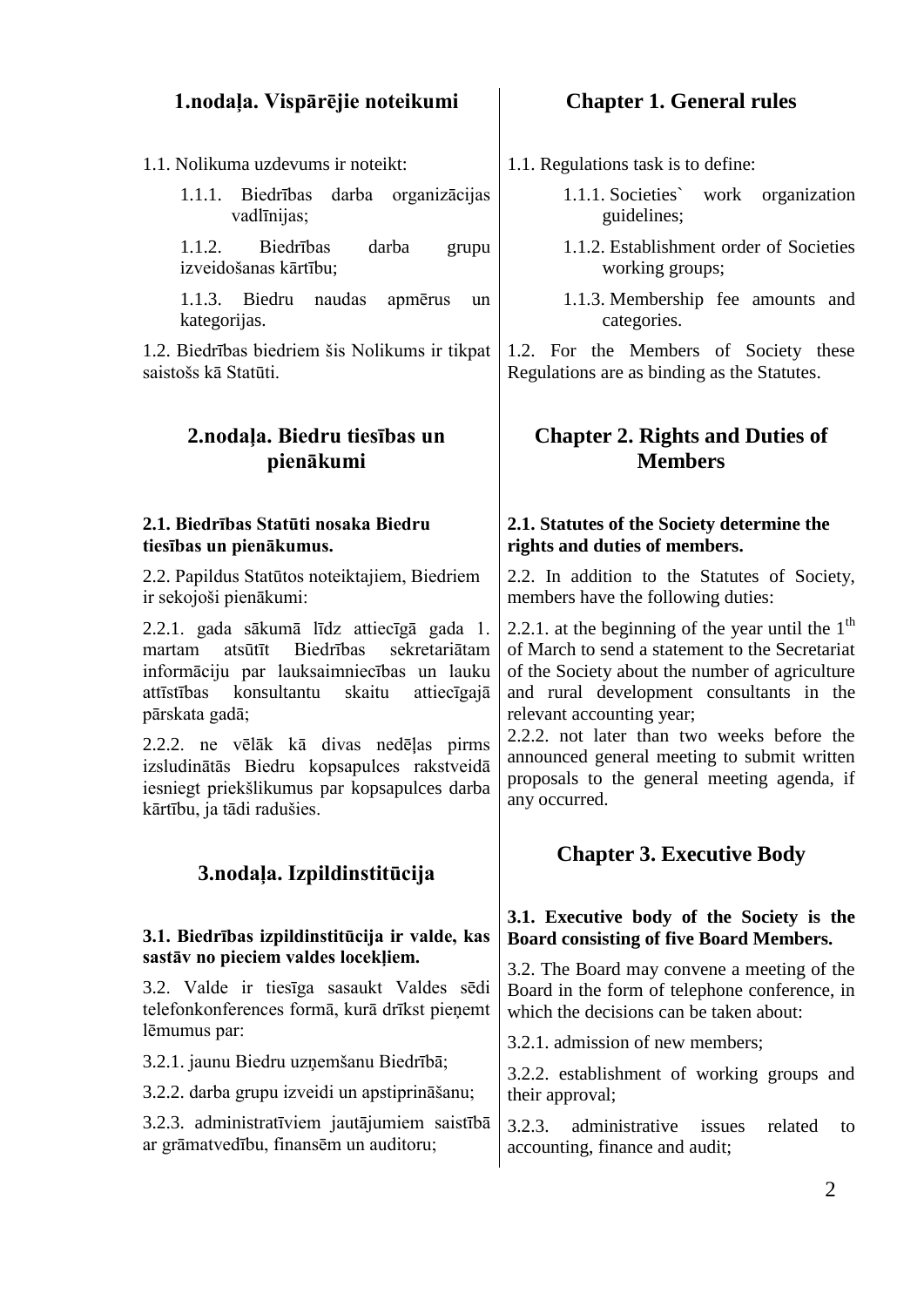| 3.2.4. citiem ar biedrības darbību saistītiem<br>jautājumiem.                                                                                                                                            | 3.2.4. other issues concerning Societies<br>operational activities.                                                                                                                                                |
|----------------------------------------------------------------------------------------------------------------------------------------------------------------------------------------------------------|--------------------------------------------------------------------------------------------------------------------------------------------------------------------------------------------------------------------|
| Pēc Valdes<br>sēdes, kas<br>3.3.<br>notikusi<br>formā,<br>protokolists<br>telefonkonferences<br>noformē un elektroniski izsūta protokolu<br>Valdes locekļiem apstiprināšanai 3 darba<br>dienu laikā.     | 3.3. After the Board meeting, which was held<br>in the form of telephone conference, meeting<br>actuary electronically forms and sends the<br>protocol to the Board members for approval<br>within 3 working days. |
| 3.4. Valde ir tiesīga apstiprināt Valdes sēdes<br>protokolu elektroniski.                                                                                                                                | 3.4. Board is eligible to approve the Board<br>meeting protocol electronically.                                                                                                                                    |
| 3.5. Pēc protokola saņemšanas, Valdes<br>locekļiem elektroniski jāatsūta apstiprinājums<br>Biedrības Sekretariātam ne vēlāk kā piecu<br>darba dienu laikā.                                               | 3.5. Upon receipt of the Protocol, Board<br>Members should electronically send the<br>approval to Secretariat of the Society not later<br>than within five working days.                                           |
| apstiprinājumu<br>3.6.<br>Pēc<br>saņemšanas,<br>paraksttiesīgā persona apstiprina protokolu<br>izdrukātā veidā.                                                                                          | 3.6. Upon receipt of the approvals, authorized<br>signatory approve the Protocol in printed<br>form.                                                                                                               |
| 3.7. Parakstītais Valdes sēdes protokols<br>elektroniski jāizsuta Biedrības biedriem ne<br>vēlāk kā trīs darbadienu laikā.                                                                               | 3.7. Signed Board meeting protocol should be<br>sent out electronically to the Societies<br>Members not later than within three working<br>days.                                                                   |
| 4. nodaļa. Biedrības finansiālais                                                                                                                                                                        | <b>Chapter 4. Society's Finance</b>                                                                                                                                                                                |
| nodrošinājums                                                                                                                                                                                            |                                                                                                                                                                                                                    |
| 4.1. Biedrībā nav paredzēta iestāšanās maksa.                                                                                                                                                            | 4.1. No entry fee is required for joining                                                                                                                                                                          |
| 4.2. Biedrībā tiek realizēts princips par<br>diferencētas biedru naudas lielumu atkarībā<br>konsultantu skaita, pēc noteiktajiem<br>no<br>intervāliem:                                                   | Society.<br>4.2.<br>The<br>principle<br>of<br>differentiated<br>membership fees is realized depending on the<br>number of consultants, at the intervals<br>specified:                                              |
| 4.2.1. ja biedra organizācijā darbojas 1000 un<br>vairāk lauksaimniecības un lauku attīstības<br>konsultantu, biedru naudas apmērs ir 5000<br>EUR gadā;                                                  | 4.2.1. if a member organization employs 1000<br>and more agricultural and rural development<br>consultants, the amount of the membership<br>fee is 5000 EUR per year;                                              |
| 4.2.2. ja biedra organizācijā darbojas no 500<br>līdz 1000 lauksaimniecības un lauku attīstības<br>konsultantu, biedru naudas apmērs ir 2000<br>EUR gadā;                                                | 4.2.2. if a member organization employs from<br>500<br>till<br>1000<br>agricultural<br>and<br>rural<br>development consultants, the amount of the<br>membership fee is 2000 EUR per year;                          |
| 4.2.3. ja biedra organizācijā darbojas no 100<br>līdz 500 lauksaimniecības un lauku attīstības<br>konsultantu, biedru naudas apmērs ir 1000<br>EUR gadā;<br>4.2.4. ja biedra organizācijā darbojas mazāk | 4.2.3. if a member organization employs from<br>till<br>500<br>agricultural<br>and<br>100<br>rural<br>development consultants, the amount of the<br>membership fee is 1000 EUR per year;                           |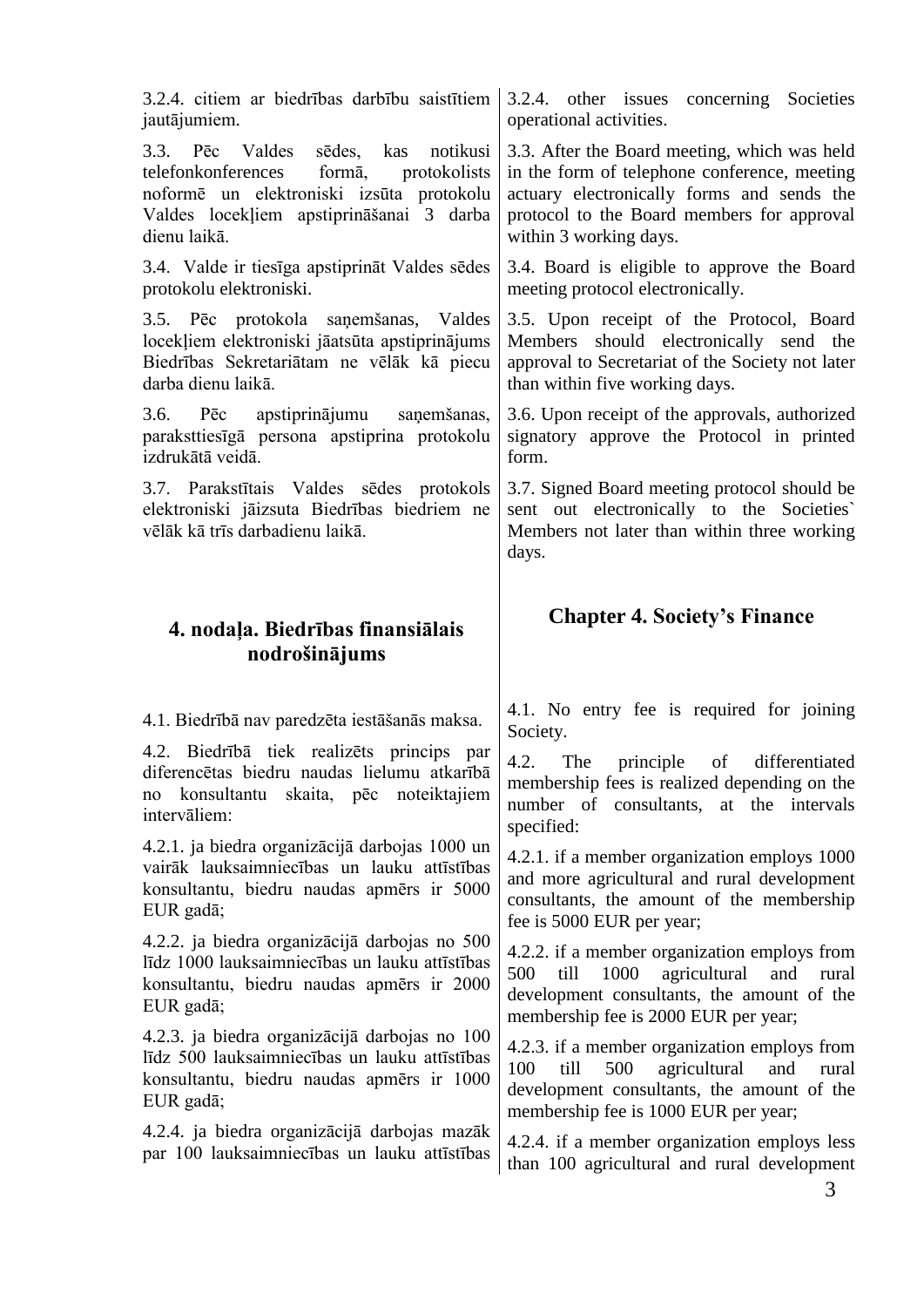| konsultantu, biedru naudas apmērs ir 300<br>EUR gadā.                                                                                                   | consultants, the amount of the membership<br>fee is 300 EUR per year.                                                                                                               |
|---------------------------------------------------------------------------------------------------------------------------------------------------------|-------------------------------------------------------------------------------------------------------------------------------------------------------------------------------------|
| 4.3. Biedru naudas rēķins tiek izrakstīts un<br>izsūtīts brīdī, kad organizācija ar valdes<br>lēmumu tiek uzņemta biedrībā.                             | 4.3. Membership fee invoice is issued and<br>sent out at the time when the organization<br>with the Board's decision is admitted to the<br>Society.                                 |
| 4.4. Biedru naudas apmērs iestāšanās gadā<br>tiek piemērots katrai biedra organizācijai<br>proporcionāli, atkarībā no tās uzņemšanas<br>laika biedrībā: | 4.4. In the accession year the amount of<br>Membership fees shall be applied to each<br>organization<br>member<br>in<br>proportion,                                                 |
| 4.4.1. Ja organizācija tiek uzņemta biedrībā<br>gada pirmajā ceturksnī, biedru nauda jāsedz                                                             | depending on the time of admission into the<br>Society:                                                                                                                             |
| 75% apmērā no paredzētās biedru naudas<br>summas.<br>4.4.2. Ja organizācija tiek uzņemta biedrībā                                                       | 4.4.1. If the organization is admitted into the<br>Society during the first quarter of the year,<br>membership fee should be charged at 75% of                                      |
| gada otrajā ceturksnī, biedru nauda jāsedz<br>50% apmērā no paredzētās biedru naudas<br>summas.                                                         | intended membership fees amount.<br>4.4.2. If the organization is admitted into the<br>Society during the second quarter of the year,<br>membership fee should be charged at 50% of |
| 4.4.3. Ja organizācija tiek uzņemta biedrībā<br>gada trešajā ceturksnī, biedru nauda jāsedz<br>25% apmērā no paredzētās biedru naudas                   | intended membership fees amount.<br>4.4.3. If the organization is admitted into the                                                                                                 |
| summas.<br>4.4.4. Ja organizācija tiek uzņemta biedrībā<br>gada<br>ceturtajā<br>ceturksnī, biedru<br>nauda<br>uzņemšanas gadā tai netiek piemērota.     | Society during the third quarter of the year,<br>membership fee should be charged at 25% of<br>intended membership fees amount.                                                     |
|                                                                                                                                                         | 4.4.4. If the organization is admitted into the<br>Society during the fourth quarter of the year,<br>membership fee in its admission year is not<br>applied.                        |
| 5. nodaļa. Dalība starptautiskos<br>projektos                                                                                                           | <b>Chapter 5. Involvement in</b><br>international projects                                                                                                                          |
| 5.1. ELLKA Biedri ir deleģēti izplatīt citos<br>starptaustiskos projektos iegūtos rezultātus                                                            | 5.1. Members of EUFRAS are delegated to<br>disseminate the obtained results from other                                                                                              |

starp pārējiem ELLKA Biedriem, un ja tas ir iespējams – iesaistīt tos, kuri ir ieinteresēti, kā asociētajiem projekta partneriem.

projects where they have taken part among all other EUFRAS Members and if it is possible – integrate those, who are interested, as associated project sub-partners.